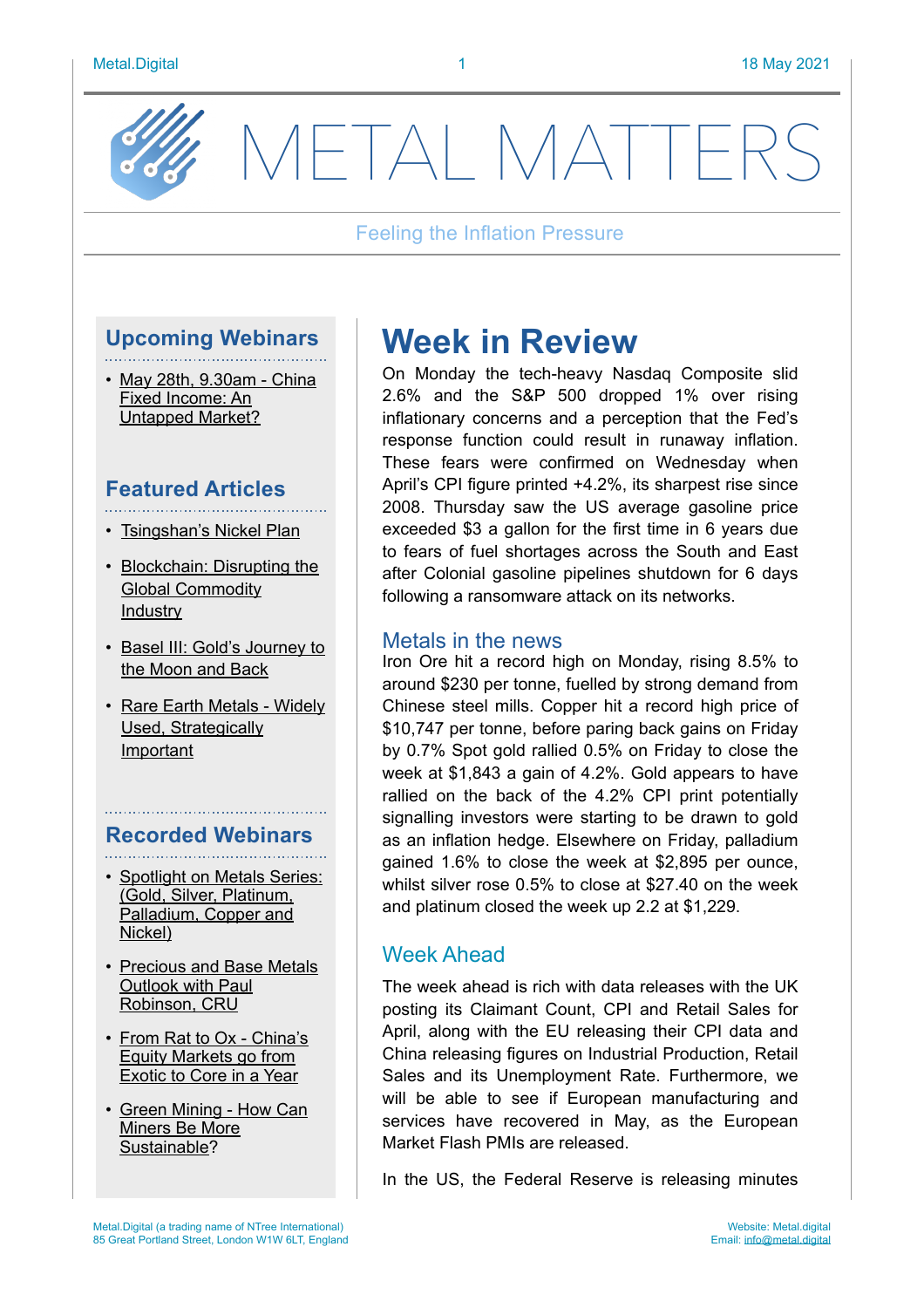### **Contact**

#### **LinkedIn:**

- [Metal.Digital](https://www.linkedin.com/company/metal-digital/)
- [NTree International](https://www.linkedin.com/company/11155595/)

#### **Twitter:**

- [@MetalDotDigital](https://twitter.com/MetaldotDigital)
- [@NTree\\_News](https://twitter.com/ntree_news)

#### **Website:**

- **• <https://metal.digital/>**
- **• <https://www.ntree.co.uk/>**

from its meeting last Wednesday, which will be eagerly reviewed by investors following April's shock CPI figure. It is anticipated the Fed will potentially talk about winding down its bond buying programme; a clear signal that it is close to tightening policy.

### Chart of the week - Volatility of Stocks in 2021



# Metals - Spot Price

| <b>Metal</b> | Price 14<br><b>May USD</b> | Weekly<br>Change<br>% | Mtd.<br>Change<br>$\frac{96}{2}$ | Ytd.<br>Change<br>% | <b>Price vs</b><br><b>50d MA</b> | <b>Price vs</b><br><b>200d</b><br><b>MA</b> | <b>Change in</b><br><b>Futures</b><br>positioning |
|--------------|----------------------------|-----------------------|----------------------------------|---------------------|----------------------------------|---------------------------------------------|---------------------------------------------------|
| Gold         | 1.843                      | 4.20%                 | 4.20%                            | $-2.90%$            | 4.90%                            | $-0.10%$                                    | 12.70%                                            |
| Silver       | 27.4                       | 5.80%                 | 5.80%                            | 3.90%               | 5.90%                            | 6.90%                                       | 23.30%                                            |
| Platinum     | 1,229                      | 2.20%                 | 2.20%                            | 14.70%              | 1.90%                            | 16.80%                                      | $-6.90%$                                          |
| Palladium    | 2.895                      | $-1.60%$              | $-1.60%$                         | 18.20%              | 6.70%                            | 19.40%                                      | $-6.90%$                                          |
| Copper       | 10.215                     | 3.90%                 | 3.90%                            | 31.80%              | 9.20%                            | 29.60%                                      | $-7.00%$                                          |
| Nickel       | 17,404                     | $-0.40%$              | $-0.40%$                         | 5.20%               | 4.80%                            | 6.20%                                       | $-39.50%$                                         |

# GPF ETC Listings on LSE and Xetra

| <b>Name</b>                       | <b>LSE Ticker</b> | <b>Xetra Ticker</b> | <b>ISIN</b>  | <b>TER</b> |
|-----------------------------------|-------------------|---------------------|--------------|------------|
| <b>GPF Physical Gold ETC</b>      | TGLD              | OIIA                | XS2265368097 | 0.145%     |
| <b>GPF Physical Silver ETC</b>    | TSLV              | OIIB                | XS2265369574 | 0.200%     |
| <b>GPF Physical Platinum ETC</b>  | tplt              | <b>OIIC</b>         | XS2265369731 | 0.200%     |
| <b>GPF Physical Palladium ETC</b> | TPAL              | <b>OIID</b>         | XS2265370234 | 0.200%     |

# Equity Indices

| <b>Indices</b>           | Price 14<br>May<br><b>USD</b> | <b>Weekly</b><br><b>Change</b><br>% | Mtd.<br><b>Change %</b> | Ytd.<br><b>Change %</b> | <b>Price vs</b><br><b>50d MA</b> | <b>Price vs</b><br><b>200d</b><br><b>MA</b> | <b>Change in</b><br><b>Futures</b><br><b>positioning</b> |
|--------------------------|-------------------------------|-------------------------------------|-------------------------|-------------------------|----------------------------------|---------------------------------------------|----------------------------------------------------------|
|                          |                               |                                     |                         |                         |                                  |                                             |                                                          |
| <b>S&amp;P 500 INDEX</b> | 4.173.85                      | 0.20%                               | $-0.20%$                | 11.10%                  | 2.60%                            | 12.30%                                      | 12.70%                                                   |
| <b>US Generic Govt</b>   |                               |                                     |                         |                         |                                  |                                             |                                                          |
| 10 Yr.                   | 1.63                          | 0.20%                               | 0.20%                   | 78.30%                  | 0.20%                            | 49.50%                                      | 23.30%                                                   |
| <b>WGBI USD</b>          | 1.048.32                      | 0.00%                               | 0.00%                   | $-4.60%$                | 0.00%                            | $-2.00%$                                    | $-6.90%$                                                 |
| J.P. Morgan EMBI         |                               |                                     |                         |                         |                                  |                                             |                                                          |
| <b>Global Total</b>      | 910.32                        | 0.40%                               | 0.40%                   | $-2.50%$                | 1.20%                            | 0.30%                                       | $-6.90%$                                                 |
| <b>Global Aggregate</b>  | 541.47                        | 0.20%                               | 0.20%                   | $-3.10%$                | 0.40%                            | $-0.80%$                                    | $-7.00%$                                                 |
| <b>MSCI WORLD</b>        | 2.938.63                      | 0.00%                               | 0.00%                   | 9.20%                   | 2.20%                            | 11.30%                                      | $-39.50%$                                                |